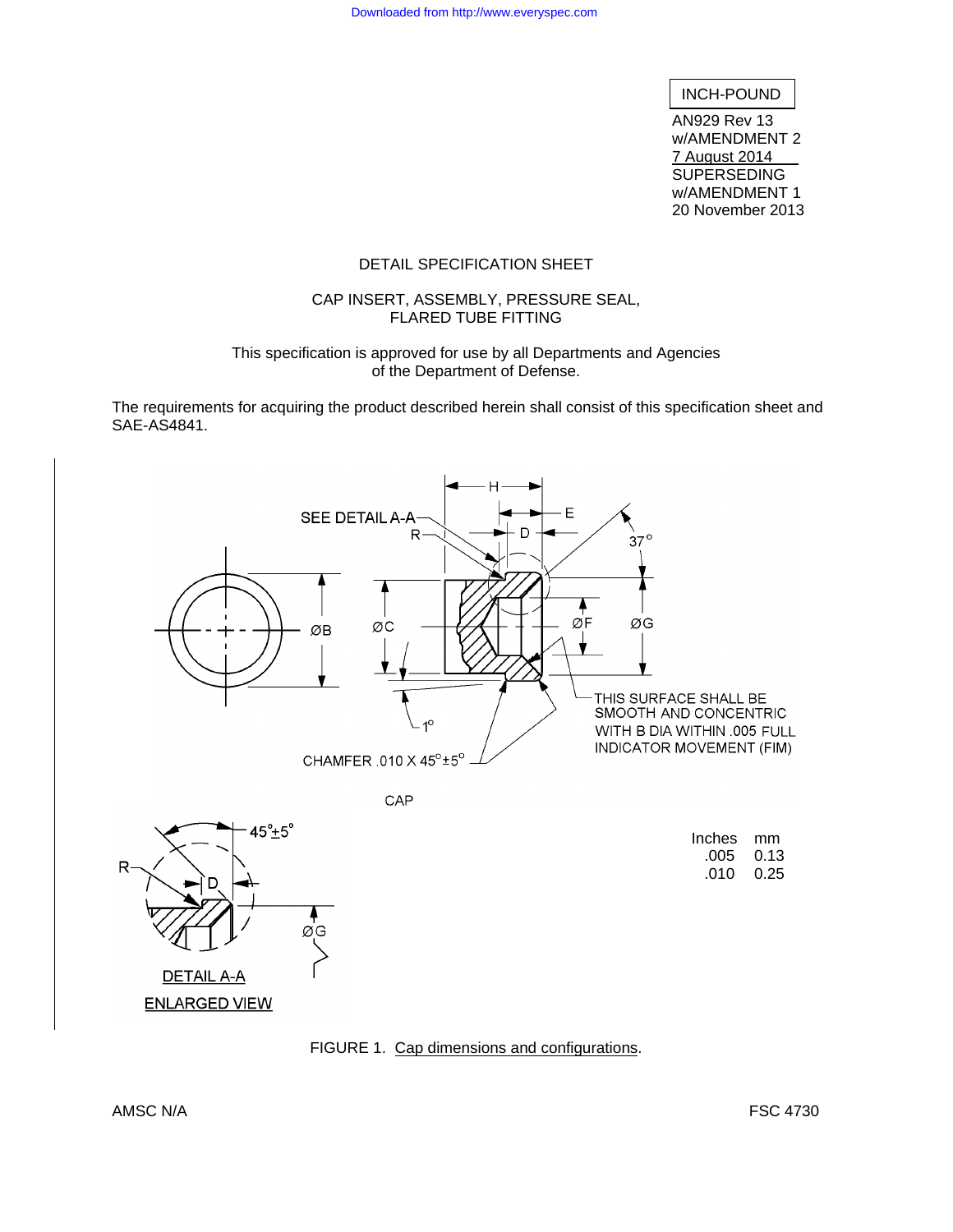

#### CAP ASSEMBLY

#### CAP ASSEMBLY

| mm   |
|------|
| 0.13 |
| 2.08 |
| 3.96 |
|      |

# FIGURE 2. Cap assembly, dimensions and configurations.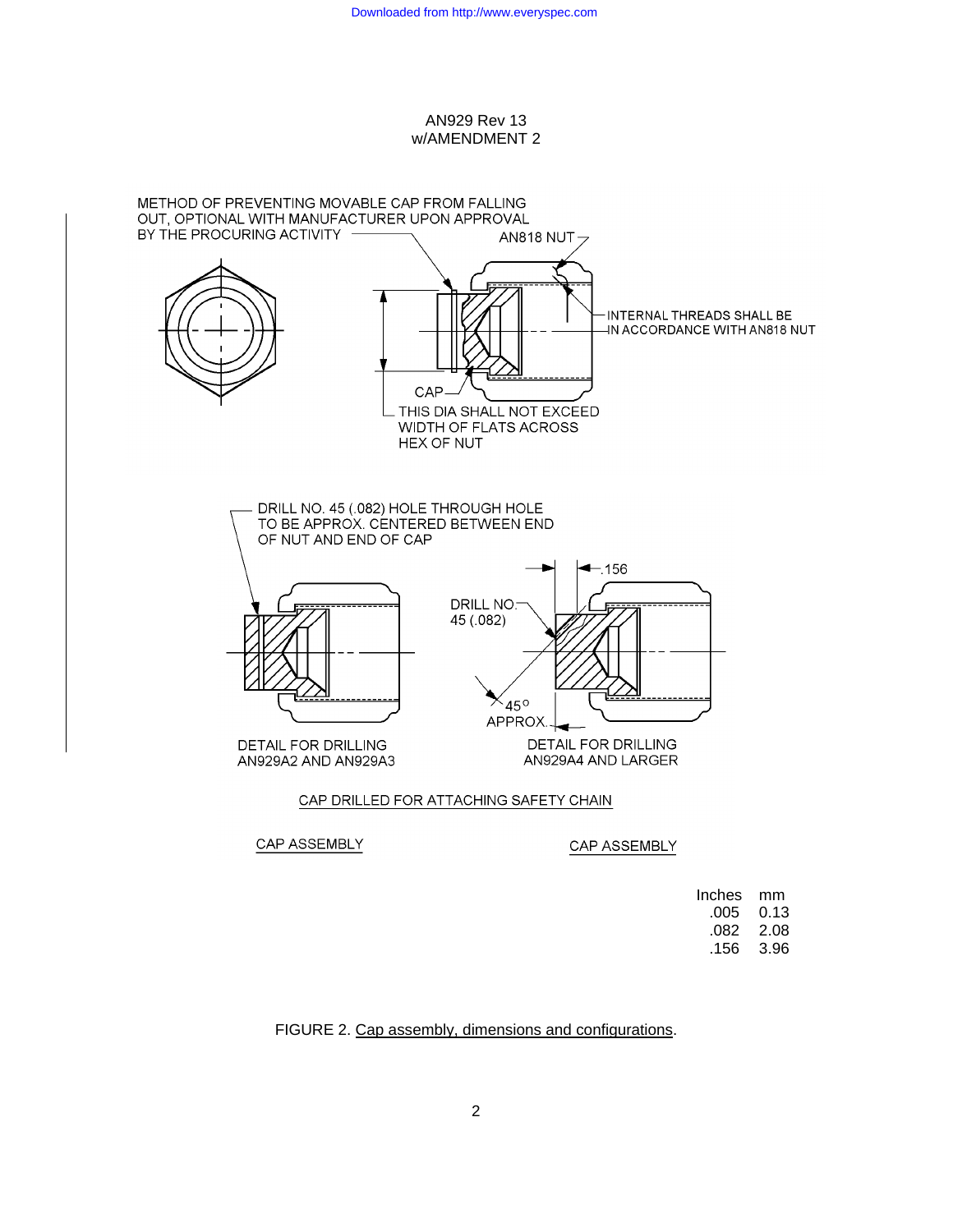| Dash<br>number | Tube<br>OD.<br>inches (mm) | B dia<br>inches (mm)<br>$+.000 +$<br>$-0.003(0.08)$ | C dia.<br>inches<br>(mm) | D<br>inches<br>(mm) | E<br>inches<br>(mm) |
|----------------|----------------------------|-----------------------------------------------------|--------------------------|---------------------|---------------------|
| $-2$           | .125(3.18)                 | .263 (6.68)                                         | .156 (3.96)              | .156 (3.96)         |                     |
| -3             | .188 (4.78)                | .325 (8.26)                                         | .219 (5.56)              | .219 (5.56)         | .125(3.18)          |
| $-4$           | .250(6.35)                 | .378 (9.60)                                         | .281 (7.14)              | .203 (5.16)         |                     |
| -5             | .313 (7.95)                | .441 (11.20)                                        | .344 (8.78)              | .219 (5.56)         | .141(3.58)          |
| -6             | .375(9.53)                 | .503 (12.78)                                        | .422 (10.72)             | .266 (6.76)         | .156 (3.96)         |
| -8             | .500 (12.70)               | .683 (17.35)                                        | .547 (13.89)             | .313 (7.95)         | .172 (4.37)         |
| $-10$          | .625 (15.88)               | .799 (20.29)                                        | .672 (17.07)             | .281(7.14)          | .250 (6.35)         |
| $-12$          | .750 (19.05)               | .974 (24.74)                                        | .813 (20.65)             |                     |                     |
| -16            | 1.000 (25.40)              | 1.224 (31.09)                                       | 1.063 (27.00)            | .297(7.54)          | .313(7.95)          |
| $-20$          | 1.250 (31.75)              | 1.536 (39.01)                                       | 1.328 (33.73)            | .375 (9.53)         |                     |
| $-24$          | 1.500 (38.10)              | 1.786 (45.36)                                       | 1.594 (40.49)            | .406 (10.31)        |                     |
| $-28$          | 1.750 (44.45)              | 2.161(54.89)                                        | 1.875 (47.63)            | .500 (12.70)        | .375 (9.53)         |
| -32            | 2.000 (50.80)              | 2.411 (61.24)                                       | 2.141 (54.38)            | .578 (14.68)        | .500 (12.70)        |
| -40            | 2.500 (63.50)              | 2.911 (73.94)                                       | 2.641 (67.08)            | .625 (15.88)        |                     |
| -48            | 3.000 (76.20)              | 3.411 (86.64)                                       | 3.156(80.16)             | .688 (17.48)        | .688 (17.48)        |

| Dash<br>number | F dia.        | G dia<br>inches (mm)<br>$+.000$<br>$-.005(0.13)$ | н<br>inches (mm) | R<br>radius max<br>inches (mm) |
|----------------|---------------|--------------------------------------------------|------------------|--------------------------------|
| $-2$           | .094(2.39)    | .218 (5.54)                                      |                  |                                |
| $-3$           | .156 (3.96)   | .250 (6.35)                                      | .531 (13.49)     |                                |
| -4             | .172 (4.37)   | .300(7.62)                                       |                  | .005(0.13)                     |
| $-5$           | .234 (5.94)   | .360(9.14)                                       | .563 (14.30)     |                                |
| -6             | .297 (7.54)   | .440 (11.18)                                     | .625 (15.88)     |                                |
| -8             | .391 (9.93)   | .575 (14.61)                                     | .750 (19.05)     |                                |
| $-10$          | .438 (11.13)  | .685 (17.40)                                     |                  |                                |
| $-12$          | .563 (14.30)  | .885 (22.48)                                     | .875 (22.23)     | .010(0.25)                     |
| $-16$          | .813 (20.65)  | 1.103 (28.02)                                    |                  |                                |
| $-20$          | 1.078 (27.38) | 1.413 (35.89)                                    | 1.000(25.40)     |                                |
| $-24$          | 1.313 (33.35) | 1.661 (42.19)                                    | 1.125 (28.58)    |                                |
| $-28$          | 1.547 (39.29) | 2.034 (51.66)                                    | 1.375 (34.93)    |                                |
| $-32$          | 1.781 (45.24) | 2.284 (58.01)                                    | 1.438 (36.53)    |                                |
| $-40$          | 2.000 (50.80) | 2.784 (70.71)                                    | 1.750 (44.45)    | .015(0.38)                     |
| -48            | 2.500 (63.50) | 3.284 (83.41)                                    | 1.813 (46.05)    |                                |

## NOTES:

- 1. Dimensions are in inches.
- 2. Metric equivalents are given for information only.
- 3. Fittings shall be free of all burrs and slivers.
- 4. Unless otherwise specified tolerances for three point decimals ±.010 inch (0.25 mm).
- 5. For design features purposes, this standard takes precedence over documents referenced herein.

FIGURE 1. Cap assembly, dimensions and configurations. - Continued.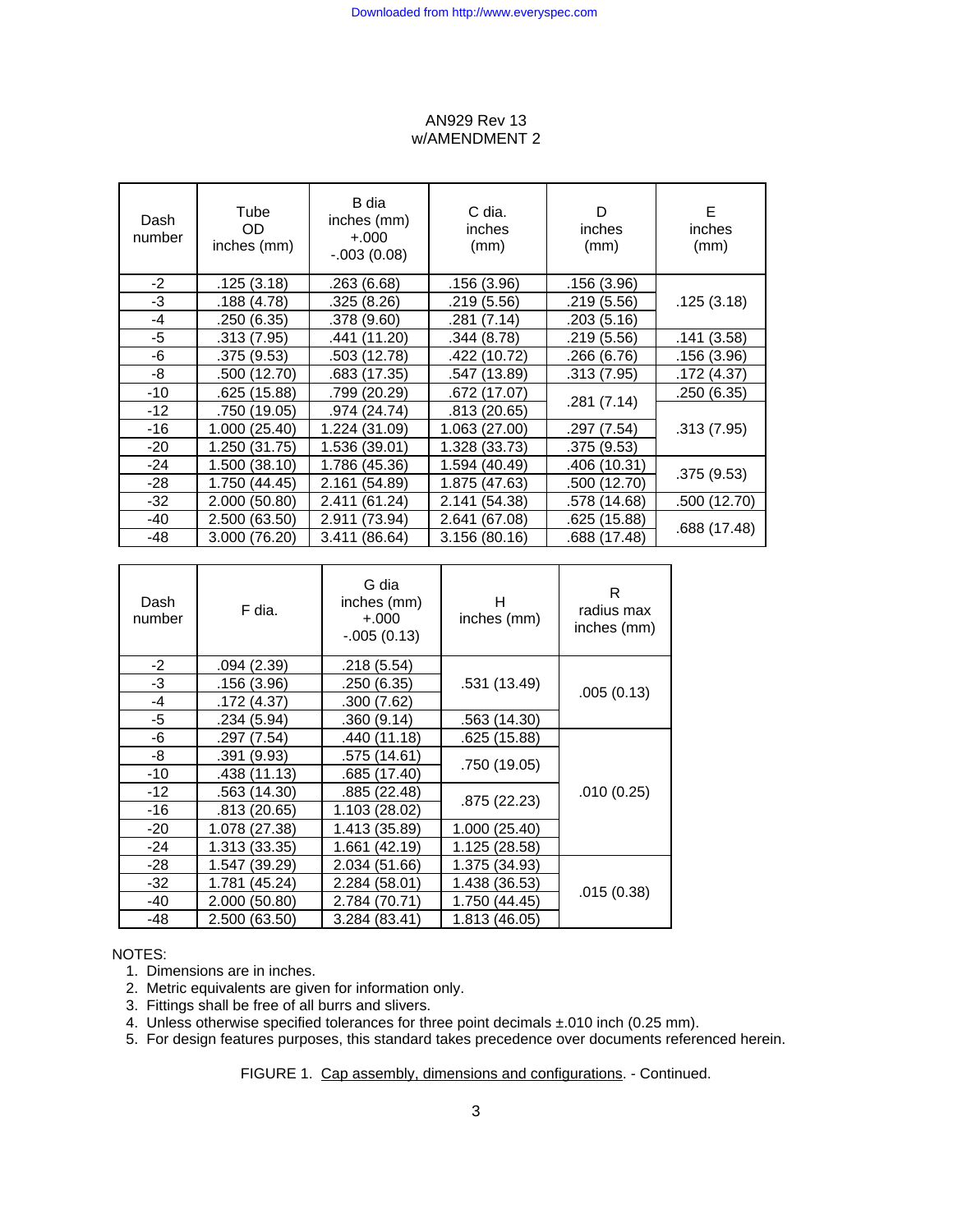## REQUIREMENTS:

Dimensions and configurations: See figure 1 and 2.

The part is a 2-piece assembly consisting of an AN818 nut and an insert as specified herein, see figure 1.

Material: See table I herein, procurement specification SAE-AS4841.

| Cap insert assembly AN929 |              |              |                        | Nut AN818 2/ |              |
|---------------------------|--------------|--------------|------------------------|--------------|--------------|
| Material<br>designator    | Material     | Alloy        | Material<br>designator | Material     | Alloy        |
|                           | <b>Steel</b> | 4130 or 4140 | <b>Blank</b>           | Steel        | 4130 or 4140 |
|                           | <b>CRES</b>  | 304          |                        | <b>CRES</b>  | 304          |
|                           | <b>CRES</b>  | 316          | κ                      | <b>CRES</b>  | 316          |
| S                         | <b>CRES</b>  | 347          | J or K                 | <b>CRES</b>  | 304 or 316   |
| $T_1/$                    | Titanium     | 6AI-4V       |                        | Titanium     | 6AI-4V       |
| W                         | Aluminum     | 7075-T73     | W                      | Aluminum     | 7075-T73     |

|  | TABLE I. Material cap assembly. |
|--|---------------------------------|
|  |                                 |

1/ Not for use with oxygen systems.

 $2$ / Material designator for manufacturers use only to determine proper AN818 nut to use for the cap insert assembly.

Finish: See SAE-AS4841.

Part or Identifying Number (PIN): The PIN consists of the AN prefix, specification sheet number, dash or "A" for cap drilled for safety chain, blank or "L" for nut drilled with lock wire, number for assembly size, and a letter for material designator.



PIN Examples:

AN929-8W identifies a cap assembly .500 inch (tube), 7075-T73 aluminum. AN929-L8J identifies a cap assembly .500 inch (tube), nut drilled for lockwire, CRES 304. AN929A8S identifies a cap assembly .500 inch (tube), cap drilled for attachment of safety chain, CRES 347.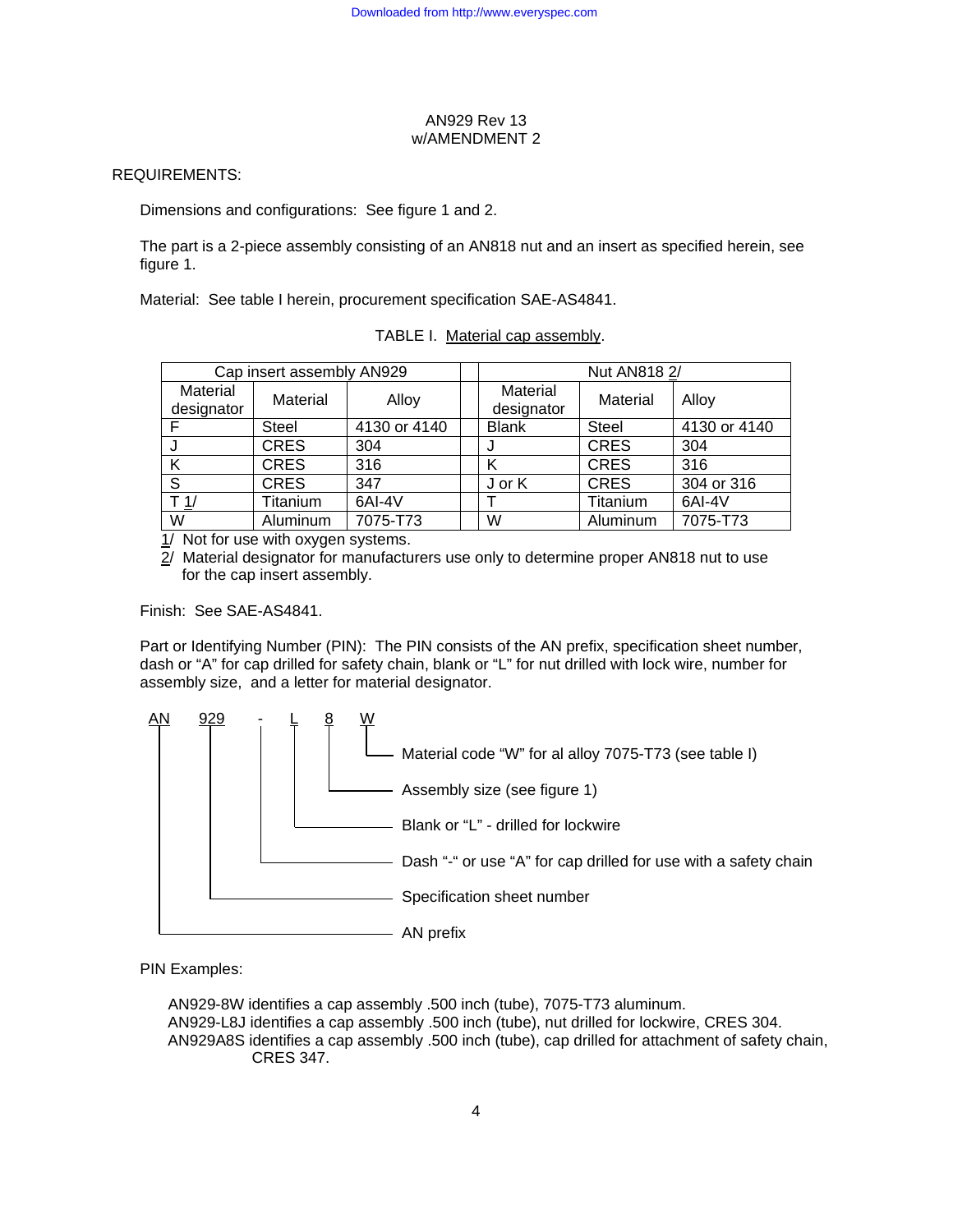## AN929AL8J identifies a cap assembly .500 inch (tube), cap drilled for use with a safety chain, and nut for lock wire, CRES 304.

Supersession data: Due to stress corrosion cracking aluminum alloys 2014 and 2024 blank designator has been replaced by aluminum alloy 7075 "W" designator see table II.

| Cancelled       | Replacement | Cancelled  | Replacement |
|-----------------|-------------|------------|-------------|
| AN929           | AN929       | AN929      | AN929       |
| <b>PIN</b>      | <b>PIN</b>  | <b>PIN</b> | <b>PIN</b>  |
| AN929-2         | AN929-2W    | AN929-16   | AN929-16W   |
| AN929-L2        | AN929-L2W   | AN929-L16  | AN929-L16W  |
| AN929A2         | AN929A2W    | AN929A16   | AN929A16W   |
| AN929AL2        | AN929AL2W   | AN929AL16  | AN929AL16W  |
| AN929-3         | AN929-3W    | AN929-20   | AN929-20W   |
| AN929-L3        | AN929-L3W   | AN929-L20  | AN929-L20W  |
| AN929A3         | AN929A3W    | AN929A20   | AN929A20W   |
| AN929AL3        | AN929AL3W   | AN929AL20  | AN929AL20W  |
| AN929-4         | AN929-4W    | AN929-24   | AN929-24W   |
| AN929-L4        | AN929-L4W   | AN929-L24  | AN929-L24W  |
| AN929A4         | AN929A4W    | AN929A24   | AN929A24W   |
| <b>AN929AL4</b> | AN929AL4W   | AN929AL24  | AN929AL24W  |
| AN929-5         | AN929-5W    | AN929-28   | AN929-28W   |
| AN929-L5        | AN929-L5W   | AN929-L28  | AN929-L28W  |
| AN929A5         | AN929A5W    | AN929A28   | AN929A28W   |
| <b>AN929AL5</b> | AN929AL5W   | AN929AL28  | AN929AL28W  |
| AN929-6         | AN929-6W    | AN929-32   | AN929-32W   |
| AN929-L6        | AN929-L6W   | AN929-L32  | AN929-L32W  |
| AN929A6         | AN929A6W    | AN929A32   | AN929A32W   |
| AN929AL6        | AN929AL6W   | AN929AL32  | AN929AL32W  |
| AN929-8         | AN929-8W    | AN929-40   | AN929-40W   |
| AN929-L8        | AN929-L8W   | AN929-L40  | AN929-L40W  |
| AN929A8         | AN929A8W    | AN929A40   | AN929A40W   |
| <b>AN929AL8</b> | AN929AL8W   | AN929AL40  | AN929AL40W  |
| AN929-10        | AN929-10W   | AN929-48   | AN929-48W   |
| AN929-L10       | AN929-L10W  | AN929-L48  | AN929-L48W  |
| AN929A10        | AN929A10W   | AN929A48   | AN929A48W   |
| AN929AL10       | AN929AL10W  | AN929AL48  | AN929AL48W  |
| AN929-12        | AN929-12W   |            |             |
| AN929-L12       | AN929-L12W  |            |             |
| AN929A12        | AN929A12W   |            |             |
| AN929AL12       | AN929AL12W  |            |             |

AN929 assemblies which consist of a cap and an AN818 nut shall be fastened together for shipping or stock purposes in a manner acceptable to the procuring activity.